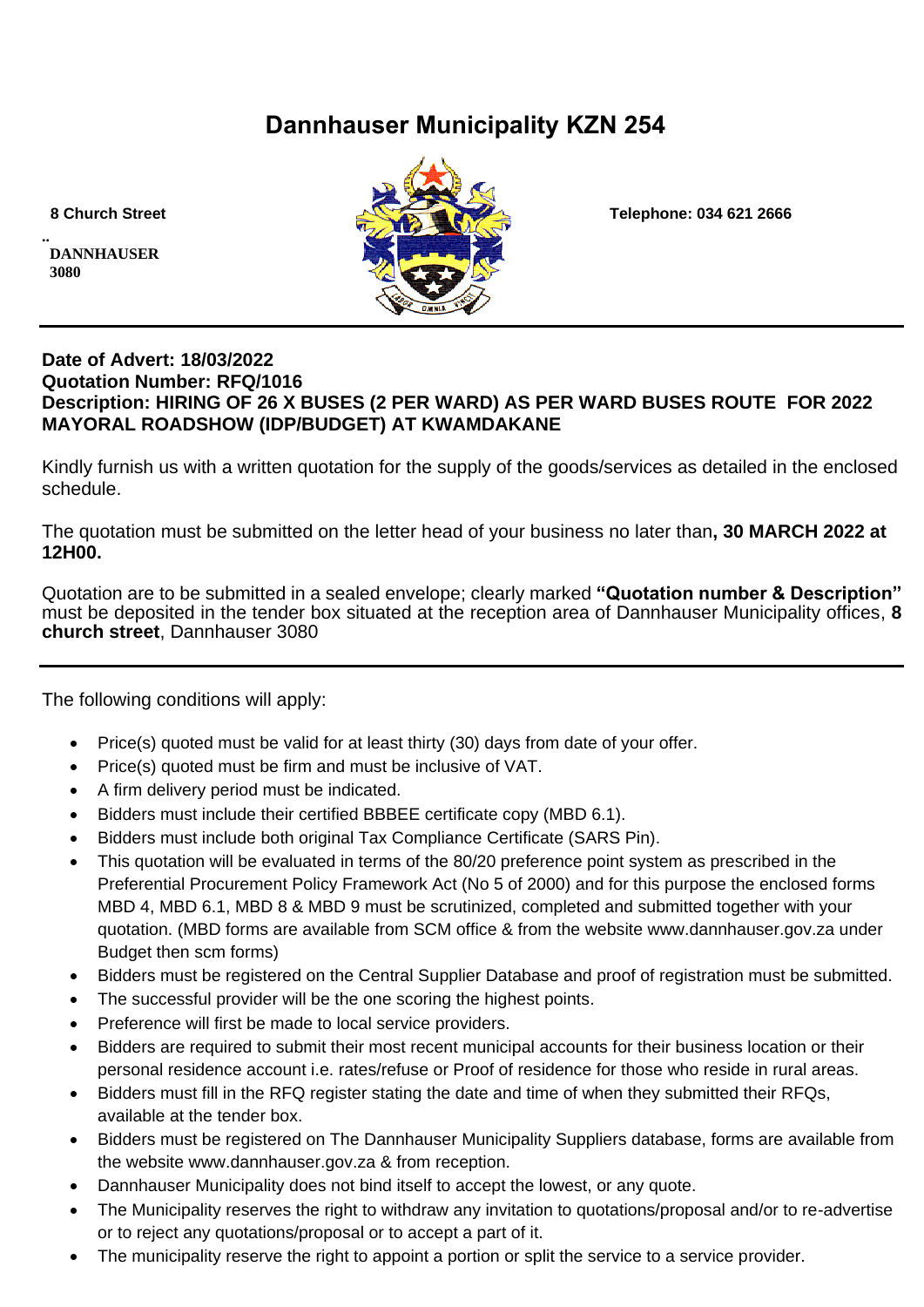• The Municipality does not bind itself to accepting the lowest quotations/proposal or award a contract to the bidder scoring the highest number of points.

NB: No quotations will be considered from persons in the service of the state<sup>i</sup>

#### **Failure to comply with these conditions may invalidate your offer.**

### **SCHEDULE**

### DESCRIPTION**: QUOTATIONS FROM SUITABLE AND QUALIFIED SERVICE PROVIDERS AS PER BELOW SCHEDULE:**

### **HIRING OF 26 X BUSES (2 PER WARD) AS PER WARD BUSES ROUTE FOR 2022 MAYORAL ROADSHOW (IDP/BUDGET) AT KWAMDAKANE**

#### **WARD1 2 X BUSES**

- MOSSDALE
- STOTONI
- SUNSET
- INKUNZI
- MSTHILWANE
- ZIMBOMBOZINI
- NORMANDIN
- MANZIMNYAMA
- GARDENS
- SKOBHAREN

# **WARD 2**

**2 X BUSES** 

- TOWN
- NEWTOWN
- MAFUSINI
- MISSION
- NDOMBA
- TAIWAN
- TAGOR VILLAGE
- DURNACOL

### **WARD 3**

**2 X BUSES** 

- D280
- STRITJBANK
- VERDRIET
- HATTINGSPRUIT
- VERDRIET
- GUDINI
- KLIPROOTS

### **WARD 4**

**2 X BUSES**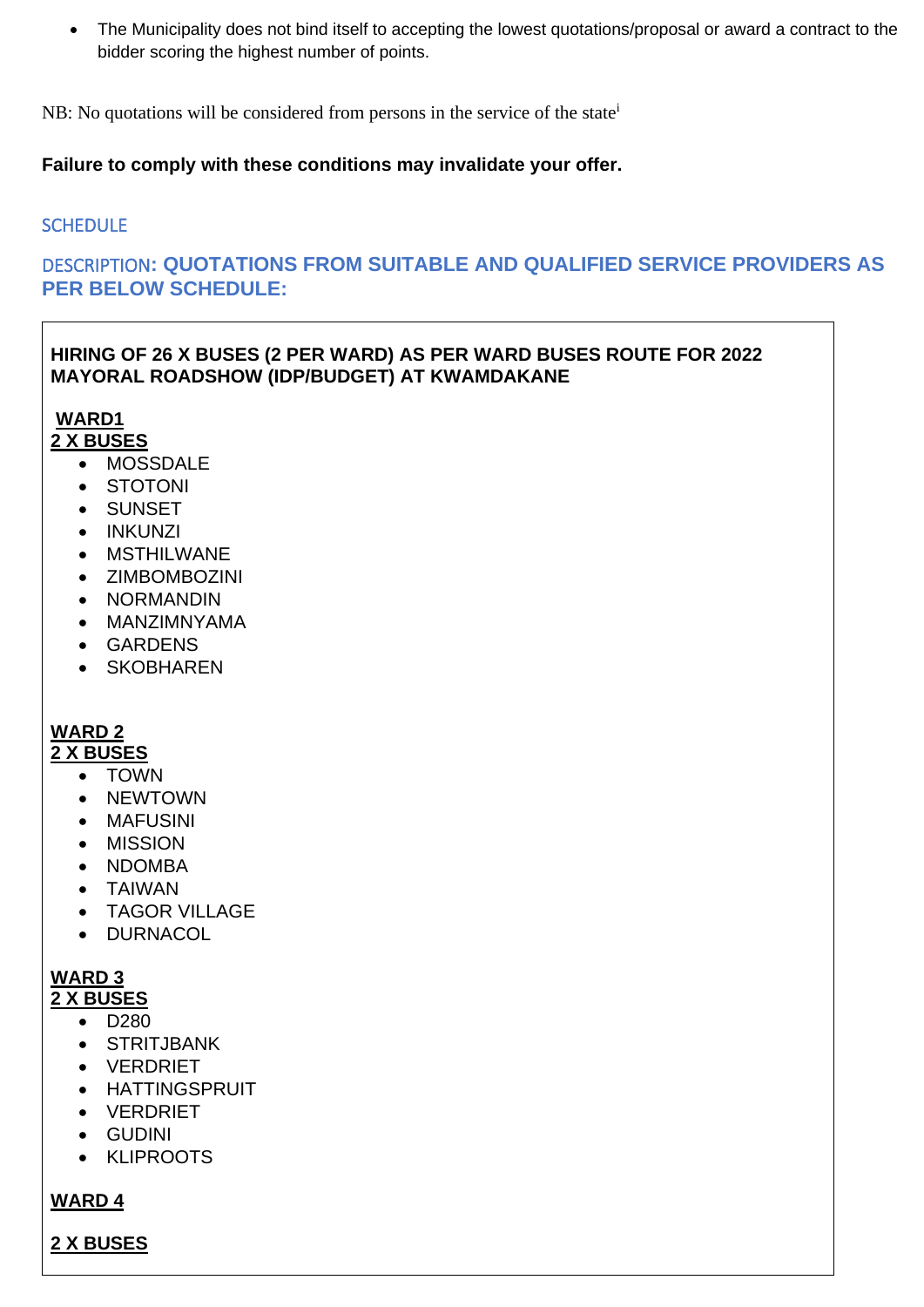- CHESTER
- DEVON
- DOSERT
- PERTH
- CLONES
- WESTPORT
- MALINGA
- LADYBANK
- CARRAH
- NGISANE
- MAGDALENA

## **WARD 5**

### **2 X BUSES**

- NEW STAND
- CLONES
- DRANGAAN
- UITKYK
- CHIBINI/MDUTSHWA
- MATTA
- EZINKONJANENI
- KHESHI

# **WARD 6**

### **2 X BUSES**

- TRIMCORK
- MILFORD
- WILLIES
- JESSIE
- NKOSIBOMVU
- RUTLAND
- POONAH
- FLINT
- RUTLAND

#### **WARD 7 2 X BUSES**

- MDAKANE
- ALLEN
- PHENYANE
- HILTOP
- STHWATHWA
- SDONELA
- KEMPZUK

# **WARD 8**

- **2 X BUSES** 
	- GREENOCK • SPRINGBOK
	- CLIFTON
	- NAASFARM
	- SERI
	- SPOOKMILL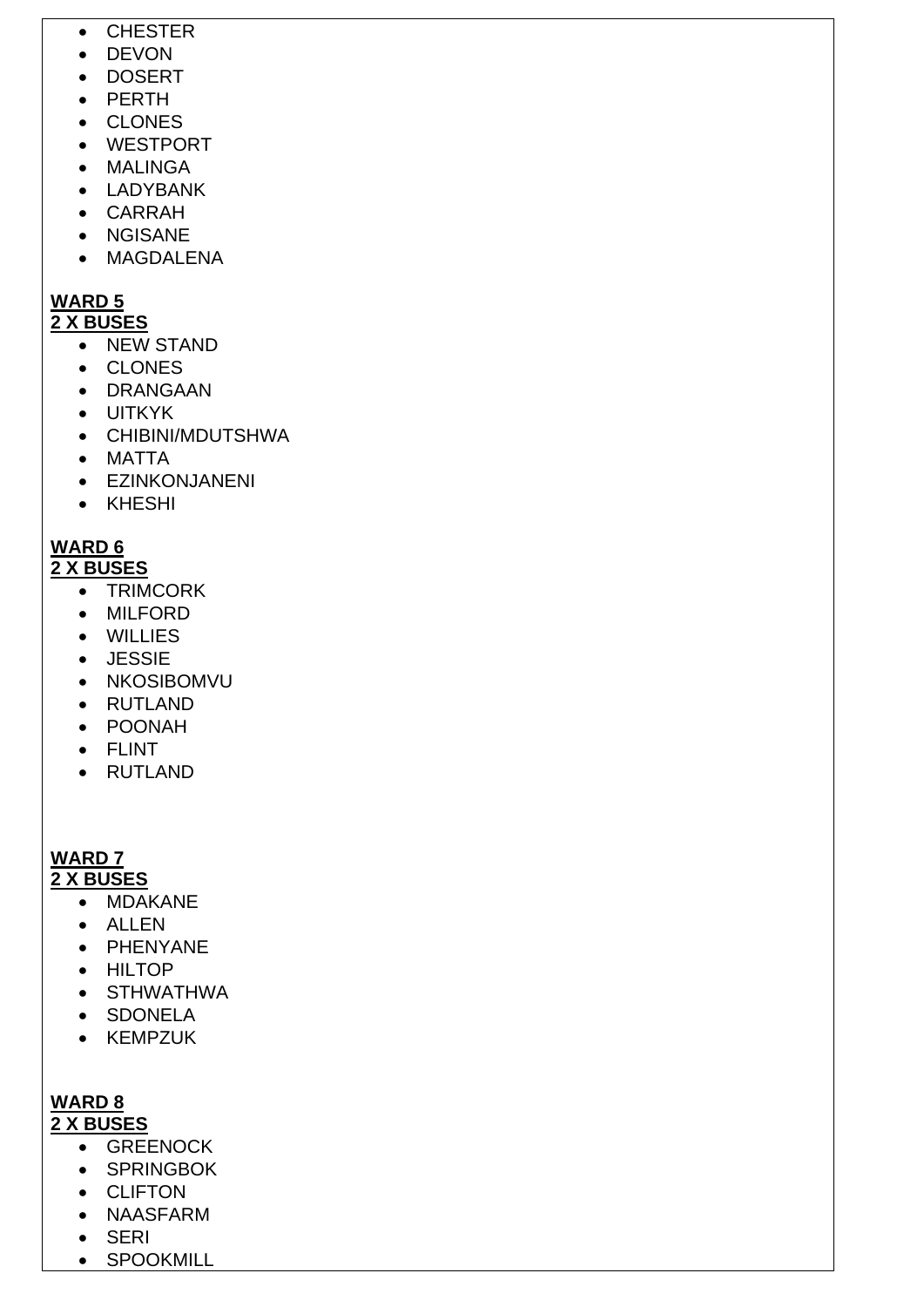- KENT
- DONKIE
- JOKISI
- RAMLAN
- SCRUM

### **WARD 9**

- **2 X BUSES** 
	- FLATHELA
	- KWAMHLABA
	- MPONGOMPONGWENI
	- HUDULA
	- MAFLETHINI
	- NKANINI
	- BUHLEBOMZINYATHI
	- KWAFLEPHU (IRELAND)
	- CLERA
	- MAFAHLAWANE

## **WARD 10**

**2 X BUSES** 

- EASTBOURNE (42)
- SDAKENI
- EASTBOURNE
- NGASEBUHLEBOMZINYATHI
- NTENDEKA 1
- NTENDEKA 2

## **WARD 11**

- **2 X BUSES** 
	- NELLVALLEY
	- KILKEEL
	- EMFUNDWENI

# **WARD 12**

**2 X BUSES** 

- ROOIPORT
- DORINGKOP
- NEWSTAND
- ANNANDALE
- J.T
- ANNIEVILLE

# **WARD 13**

- **2 X BUSES**  • EMFUNDWENI
	- MOY
	- FAIRBREES
	- PEACH HIL
	- NEWPORT
	- BENVA
	- MA4
	- MZIMKHULU
	- COOPER